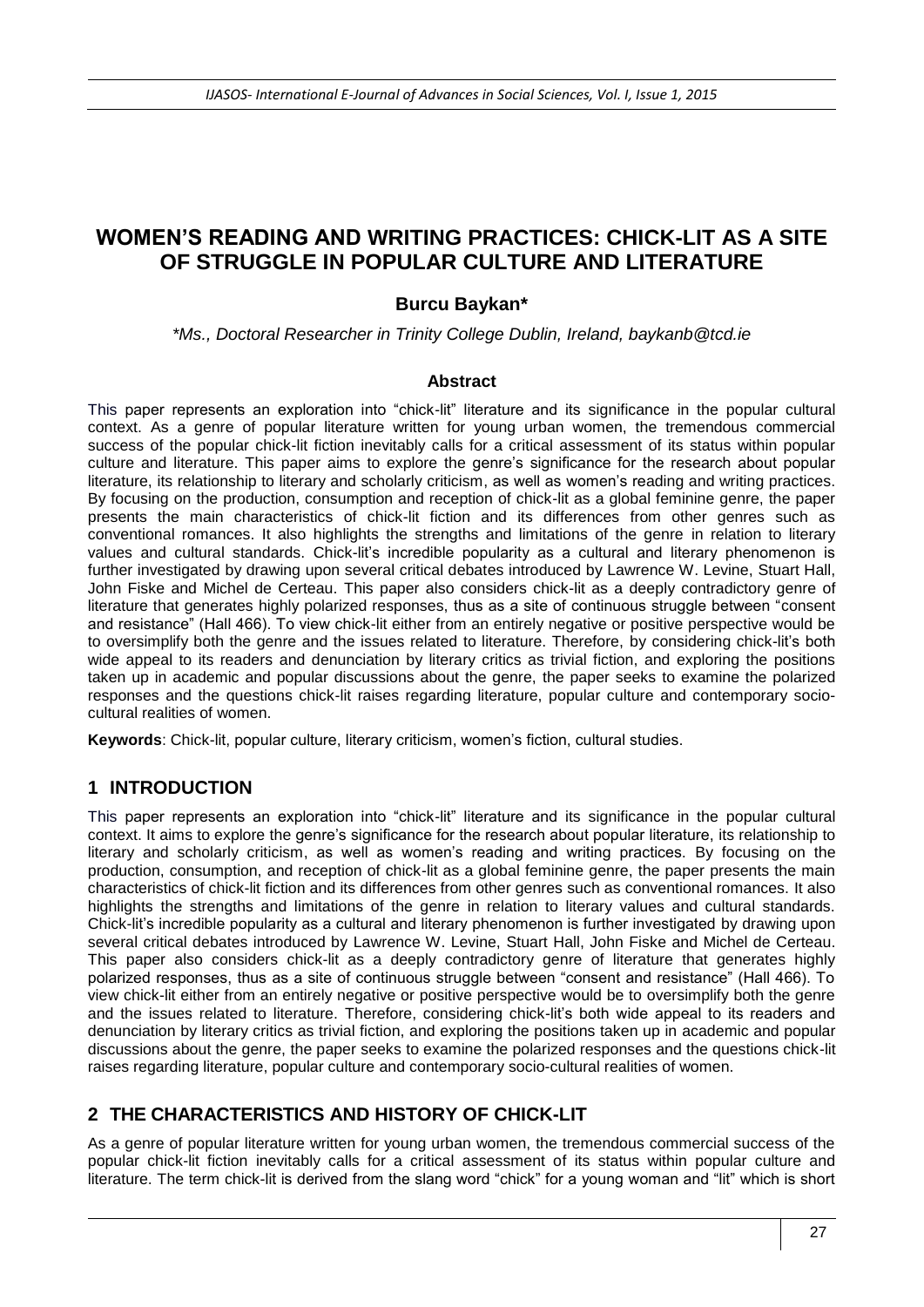#### *IJASOS- International E-Journal of Advances in Social Sciences, Vol. I, Issue 1, 2015*

for literature. It is usually associated with young urban women's culture: chick-lit books typically cover the lives of modern, cosmopolitan, single women in their 20s and 30s who put great emphasis on their dating relationships, careers and shopping. Sarah Mlynowski and Farrin Jacobs define the genre as: "often upbeat, always funny fiction about contemporary female characters and their everyday struggles with work, home, friendship, family or love. It's about observing life and finding the humor in a variety of situations and people" (10). The genre mainly depicts young women working in mainstream media, companies such as publishing houses, glossy fashion magazines, PR firms etc. **(**Mitchell and Reid-Walsh, 230). Some of the novels such as *Bridget Jones Diary* take the form of a diary. Others use the confessional style of letters and e-mails, and the intimacy of first-person narrative. Almost all are written in a self-deprecating, funny, first-person voice. Taken as a whole, these works offer the possibility of a fruitful interrogation of the images of contemporary women and their concerns in popular culture, while providing a source of amusement for their readers.

According to Suzanne Ferriss and Mallory Young, the publication of Helen Fielding's *Bridget Jones Diary* in 1998 in the USA marks the beginning of a trend in women's popular fiction known as chick-lit (2006a: 2). Since the publication of *Bridget Jones's Diary*, chick-lit has been an increasingly growing popular cultural phenomenon and the publishers discerned a profitable audience for confessional-style novels among women and created new brands of serials such as *Gossip Girl* (2000--), *The Princess Diaries* (2000--), *Shopaholic Series*, as well as *The Nanny Diaries, The Botox Diaries* and *The Dirty Girls Social Club*. As Kate Zernike indicates, the genre has experienced amazing commercial success and has caused a "commercial tsunami" (1). Hundreds of chick-lit novels and short stories have been published, translated into many languages and became international bestsellers around the world in the last two decades.

Some writers and reviewers see these novels' roots in the heroine centered novels of the nineteenth century novels like Charlotte Bronte's *Jane Eyre* and Jane Austen's *Nortanger Abbey* (Smith 7-8). Indeed, Austen's *Elizabeth, Emma* and *Elinor* share many of the same concerns as Fielding's Bridget on the level of everyday life. Fielding herself acknowledges that her book was inspired by Austen's *Pride and Prejudice* (Smith 7). However, chick-lit differs from those earlier novels by use of humor, self-deprecation and more open attitudes toward sex and material consumer items. According to chick-lit novelist Melanie La'Brooy, chick-lit's greatest achievement is bringing humor into the contemporary women's scene ("Who's afraid of Bridget Jones?"). Indeed, the difference between chick-lit novels and their literary precedents is the ability of the modern protagonists to laugh at themselves. In relation to this aspect of chick-lit Fielding states:

It's good for women to be able to be funny about women and not to be afraid to be funny...Sometimes I've had people getting their knickers in a twist about Bridget Jones being a disgrace to feminism and so on. But the point is, it's good to be able to represent women as they actually are in the age you're living…and laugh at ourselves without having a panic attack. **(**Quoted in Jones, 2001**)**

Chick-lit has this mocking attitude toward the authority of the traditional literary fiction and its dominant culture in general. A brief look at these books' candy-colored covers, handwritten script-like titles, cartoon like illustrations and graphics as well as their heavy marketing strategies lets the reader know that they are intended to be popular books, distinguished from the literary ones.

As a popular type of women's fiction, chick-lit has been regarded as similar to traditional romances such as *Harlequin* novels but chick-lit protagonists, as Bridget Jones of Fielding states, are not like "the flawless women of romance fiction, waiting to be recognized by the perfect man, but women who make mistakes at work, sometimes drink too much, fail miserably in the kitchen" (1996: 2). In terms of desire, sexual agency and experience, chick-lit heroines seem to differ from the naive and innocent heroines of traditional romances. Unlike traditional romances, moreover, contemporary chick-lit doesn't always end in marriage and the heroine's active social life outside her romantic relationship plays an equally significant role in her life. Read this way, chick-lit can be seen as a contemporary ironic critique and subversion of the conventional romances with the romantic ideal of a woman only associated with a man in her life. In addition, Anna Kiernan suggests that conventional romances are either aimed at unemployed women being supported by men or women with low incomes. Chick-lit, on the other hand, is marketed to urban single woman with a spendable income (208).

# **3 CHICK-LIT AS A SITE OF STRUGGLE**

## **3.1 Criticisms against the genre**

Chick-lit is in fact a very controversial genre. Cultural theorist and sociologist Stuart Hall notes that the structuring principles of popular cultural texts are the "tensions and oppositions" (461). As a form of popular cultural content, I argue, Hall's elucidation also proves valid for the genre of chick-lit. Chick-lit texts' huge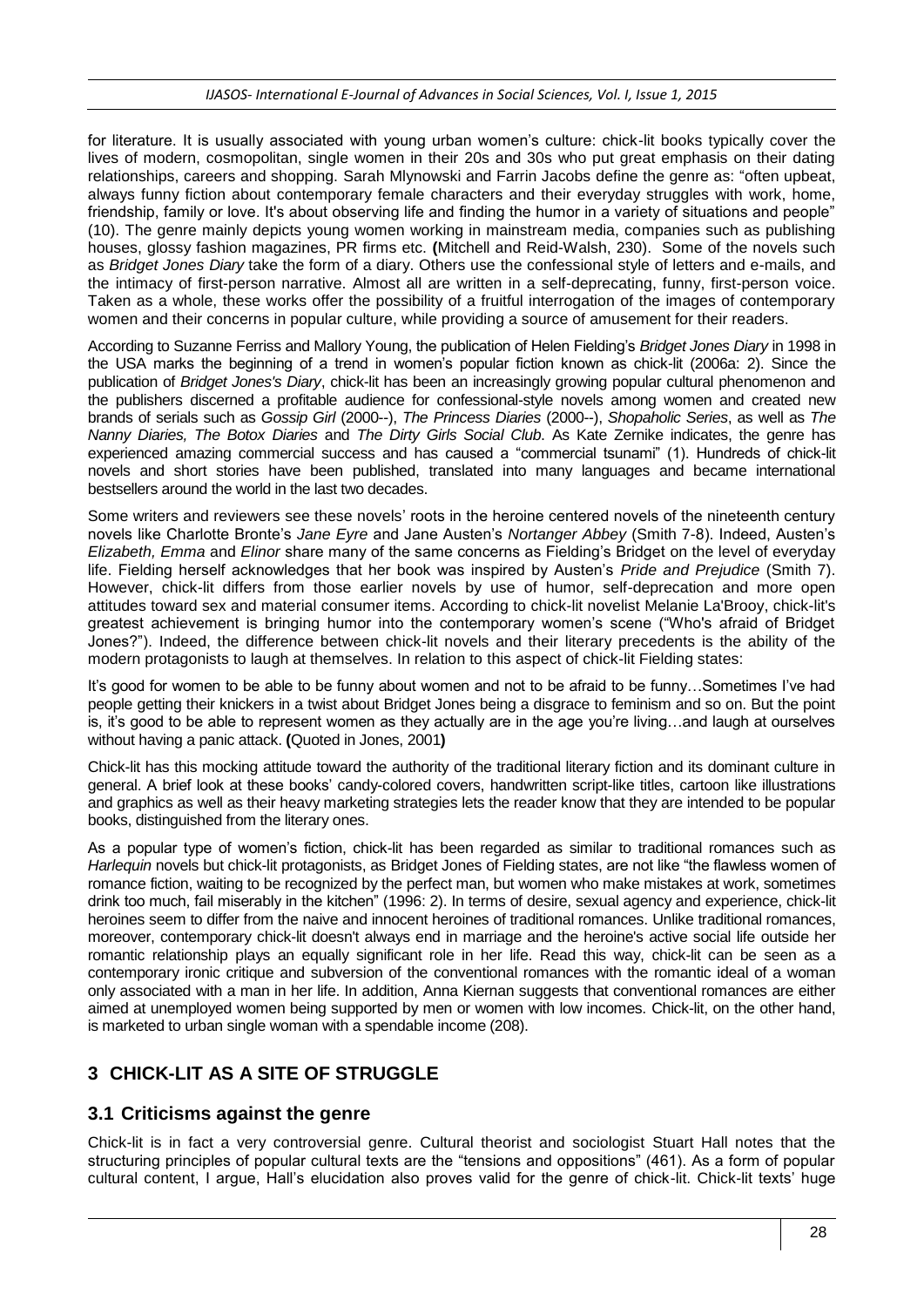appeal to contemporary female readers is contrasted by its total disparagement as trivial fiction in literary criticism. Indeed, very few critics have taken them seriously enough to study them in any real depth. While the readers' acceptance and celebration of the genre is inevitable, as Ferriss and Young detail, there are also counter-forces at work dismissing the genre, such as the literary and scholarly apparatuses that continually mark the difference between the valued "serious" literature and the "trivial" chick-lit (2006b). These polarized responses clearly demonstrate that the genre signifies a domain of cultural tension and opposition. The reason why literary criticism does not think of chick-lit fiction worthy of discussion is presumably because of the preference for "high art" and the rejection of pop culture due to the genre's tremendous popularity; its perception as an object of consumption, lightweight, short-lived and highly marketed popular culture trend, rather than an object of art. The obvious commercial success of chick-lit and its rigorous marketing strategies are probably seen as processes that devalue real art and turn it into pure entertainment.

The critics who denounce chick-lit novels tend to read the genre merely as popular literature for female readers who indulge in consumer culture goods, including designer clothes, expensive shoes, trendy accessories and the images of commodified femininity. One example would be Cris Mazza who criticizes chick-lit as a genre populated by heroines "in endless self-doubt, depreciation, and blunder" (18-21). Critically acclaimed novelist Doris Lessing also refers chick-lit as "instantly forgettable books" by declaring that "it's a pity that so many young women are writing like that" (quoted in Ezard, 2001: 7). Lessing further adds that "It would be better, perhaps, if [female novelists] wrote books about their lives as they really saw them and not these helpless girls, drunken, worrying about their weight" (quoted in Ezard, 2001: 7). Scarlett Thomas also mentions the genre's potential to erase all worthier forms of fiction, recommending that women should be protected from reading certain texts and encouraged to read others ("The Great Chick-lit Conspiracy"). Clearly, these criticisms that urge women writers to write and read decent things have an authoritarian quality. Such viewing positions automatically assign anything concerning young women's lives to trifling matter not worthy of consideration and run the risk of dismissing the genre's involvement in contemporary socio-cultural realities of women. They also unavoidably suggest that readers are unknowing victims of manipulation, hence, incapable of making choices for themselves. "Produced by and for women", according to Ferriss and Young (2006: 12), the gendered nature of chick-lit can be one of the major reasons behind its dismissal. In her essay *Romance in the Stacks,* which appeared in the collection *Scorned Literature*, Alison M. Scott notes that "the scorn that contemporary romances garner relates substantively to the fact that romances are women's reading…Sociologists have long recognized a phenomenon called feminization, which means that anything that becomes associated solely with women falls in general esteem" (217-8). This may explain why chick-lit novels—of which women are creators and consumers—are being subjected to harsh comments.

Another reason why literary criticism does not regard highly of chick-lit fiction is presumably because of the mass production behind the genre. Considering the contextual issues surrounding the industry of chick-lit, there is no doubt that the marketing of the genre is attuned to a specific demographic and the novels are adapted to the standards set by the commercial market and cultural industries. Thus, in order to fulfill the high market demand many books lacking quality and originality are published. In relation to this, Mitchell and Reid-Walsh indicate that there is a certain formulaic quality to most chick-lit novels which points to the industrial mass production (227). Yet, despite the certain formulas applied in chick-lit as well as the genre's limited focus on contemporary women's lives and the conception of female empowerment, this criticism could be applied to all genres, hence could not be an excuse to condemn the entire chick-lit fiction. There is good chick-lit and bad chick-lit, just as there is good literary fiction and bad literary fiction. The prolific historian Lawrence W. Levine notes that, just because a popular cultural genre is formulaic, it does not necessarily mean that to know any part of it is to know all of it (1374). Levine supplies the example of Schubert or Beethoven quartets; that the reason we remember and appreciate those is not because they are musical compositions without any formulas, on the contrary, these composers succeeded within the very structure of formulas. Thus, Levine argues popular culture deserves the same possibilities (1374). Indeed, the texts of chick-lit novels may be dominated by formulas, but the creative variation of those very formulas within the genre should also be taken into account.

## **3.2 Genre's engagement with contemporary women's lives**

Chick-lit may be denounced and dismissed by some critics for the preceding reasons, but it is undeniable that the genre is important as a media phenomenon and social sensation. Chick-lit—having a long historical origin—is actually a significant cultural mechanism. Analyzing the concepts of femininity developed in contemporary popular fiction and comparing them with the historical fiction can provide insights into how the discourses of marriage, sex, feminism and money evolved in the 200 years between Jane Austen's *Pride and Prejudice* and Helen Fielding's *Bridget Jones's Diary*. Thus, a critical analysis of this popular fiction holds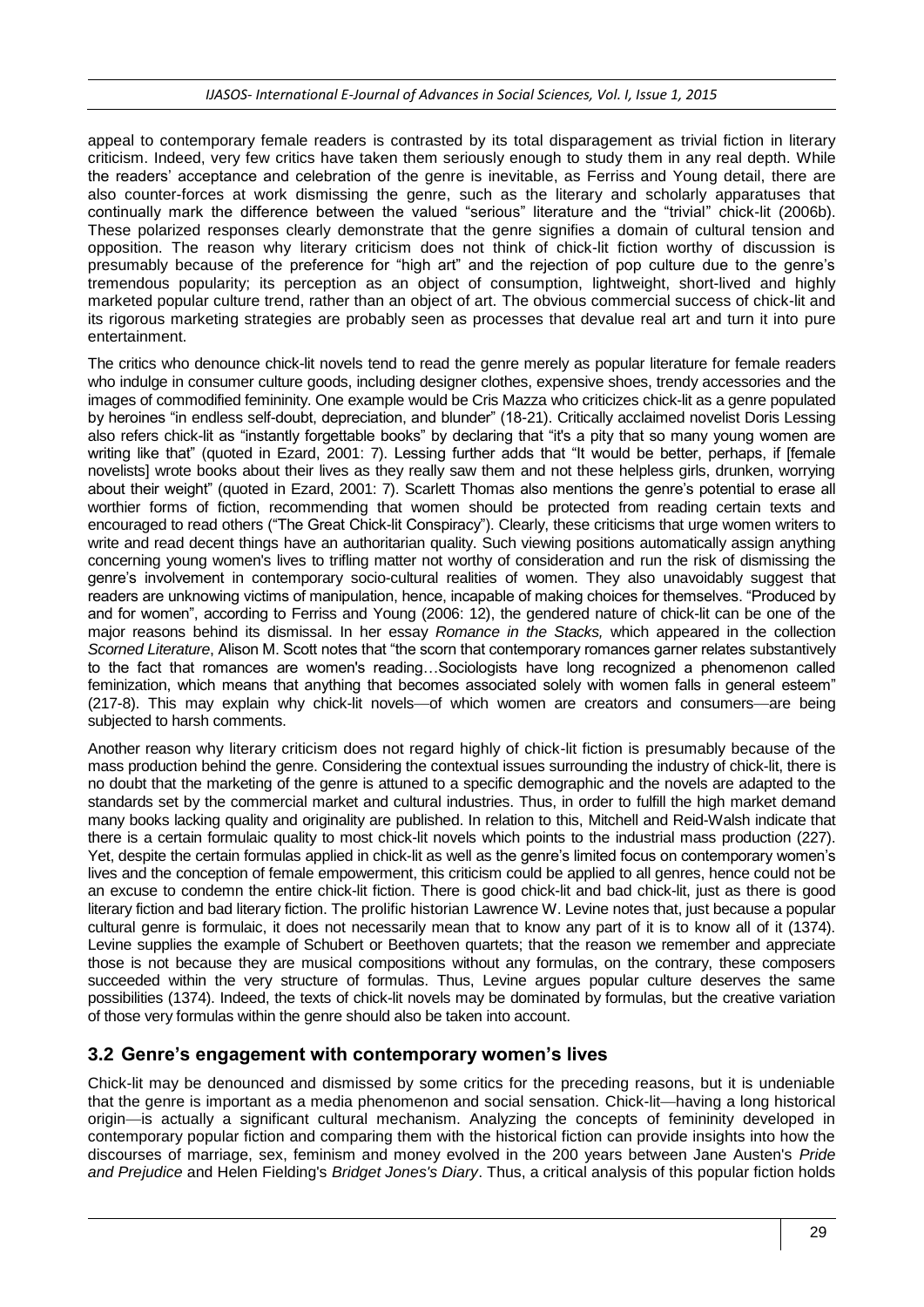#### *IJASOS- International E-Journal of Advances in Social Sciences, Vol. I, Issue 1, 2015*

the possibility to reveal how the genre reflects and comments on contemporary social developments. Julia MacDonnell, an academic who sees value in chick-lit, argues that the genre is full of "witty, ironic stories about idiosyncratic heroines". The stories, she claims, are "not merely entertaining but also offering insights into how we live now" (quoted in Ward). In addition to that, a serious consideration of chick-lit reveals issues that many contemporary young women struggle in terms of identity and femininity, and exposes insights about contemporary women's lives, their careers and relationships. Imelda Whelehan also points out to this aspect of these popular novels, by mentioning how they shed light on the lives and concerns of modern young women, as well as the social and cultural factors such as consumerism, media images, plastic surgery, job opportunities, gender roles and self-identity (2005: 4-5). According to Whelehan, the genre reflects the anxieties of today's "transitional" women who feel stress and ambivalence about identity, sexual agency as well as the attractions or perils of work, marriage and motherhood (2005: 5). Indeed, the genre often depicts the romantic tribulations of young, single, heterosexual, urban heroines in their twenties or thirties. Thus, these novels become the expressions of how women see each other, themselves, their relationships, work and family life. For instance, *I Don't Know How She Does It* by Allison Pearson explicitly tackles the problems that young women face, struggling to balance challenging careers and personal lives centered on the pursuit for a satisfying romantic relationship. Carrie Bradshaw's column "Sex and the City", moreover, in the fictional New York Observer newspaper in Candace Bushnell's *Sex and the City* is the product of her personal search to assess contemporary cultural and sexual norms for young women in Manhattan. "The question of the week" in her column, which searches for the answers to questions such as how to remain friends with an ex-boyfriend and how many sexual partners are too many, reflects the attempts of many real life modern women to negotiate their relationships and gender roles, and to determine their place within those relationships. Ultimately, the genre engages with and responds to the many contradictions and tensions between contemporary society and young women's lives.

Chick-lit novels may also engender identification processes for women who look for emotional and social bonds with other women, by means of being more supportive and less competitive of each other. Many of these novels promote the value and benefits of female friendship and support, which might be considered as an empowering practice that resist patriarchy. They can also be seen as a way to start dialogue about women's experience as underlined by Mitchell and Reid-Walsh: "When young girls can share their understanding of teen literature with their mothers, there is a real potential for discussion of contemporary girl issues…Evaluating the space that crossover readers inhabit together can lead to a better understanding of how girl and womanhood are constructed" (253). This view illustrates how chick-lit could be employed in literary and scholarly criticism to explore generational differences in feminism. Therefore the genre can shed light on how both young girls and women make meaning and negotiate their identities through reading these popular cultural texts. It follows from all this that, chick-lit is more than plain entertaining or marketing plans' of publishing industries, hence deserves a critical consideration. In relation to this, Levine asserts people's ability to refashion and reinterpret popular cultural texts created for them by the powerful producers to fit their own values, needs and expectations (1373-74). He further mentions audiences' processes of selection between what they find meaningful, appealing and functional and what they do not in every popular genre. It is clear that the readers of Bridget Jones are not simply gullible victims and they cannot be regarded as passive, undiscriminating consumers addicted to trivial fictions. Rather, these women find a space to explore their own feelings and experiences in their daily lives regarding gender roles, relationships, sexuality, and career etc. via the characters of these popular cultural texts. In a similar way Levine conceptualizes the realm of popular culture as creating a "profoundly close relationship between the audience and the meaning of the text" (1379), there is a dynamic connection that exists between the female readers and expressive chick-lit texts with which they interact.

The struggles and dilemmas faced by the young women characters in the narratives of chick-lit novels can be exemplified by the dissatisfaction with their bodies and their relationships, mandates about the female body and their discomfort with career aspirations. For instance, Bridget Jones turns to other magazines and programs that give information to perfect her body through exercise, dieting etc. Only after perfecting her body according to these standards, she gets ready for her date. Consumer culture mediums from magazines to self-help books have a strong hold on Bridget's life. By sharing the details of her problematic relationships, her job and failed attempts to reduce her consumption of alcohol, cigarettes and calories, she gains women's empathy. As Whelehan asserts, in our era, young contemporary urban women who embrace the traditionally masculine lifestyle choices such as excessive drinking, socializing and casual sex and indulge in the pleasures offered by consumer society became current in popular culture (2000: 93). This clearly demonstrates that the protagonists are not only the products of their authors, but they also reflect their reading audience. In other words, the chick-lit texts are directly connected to their readers insofar as they invite them to identify with the characters and situations portrayed and to see them as reflective of their own lives in the way personal and social problems are handled. As put forward by Ferriss and Young, the heroines of chick-lit novels further elicit reader identification through their fallibility and self-deprecating humor—something that is missing from the conventional romance novels (2006: 4). As a flawed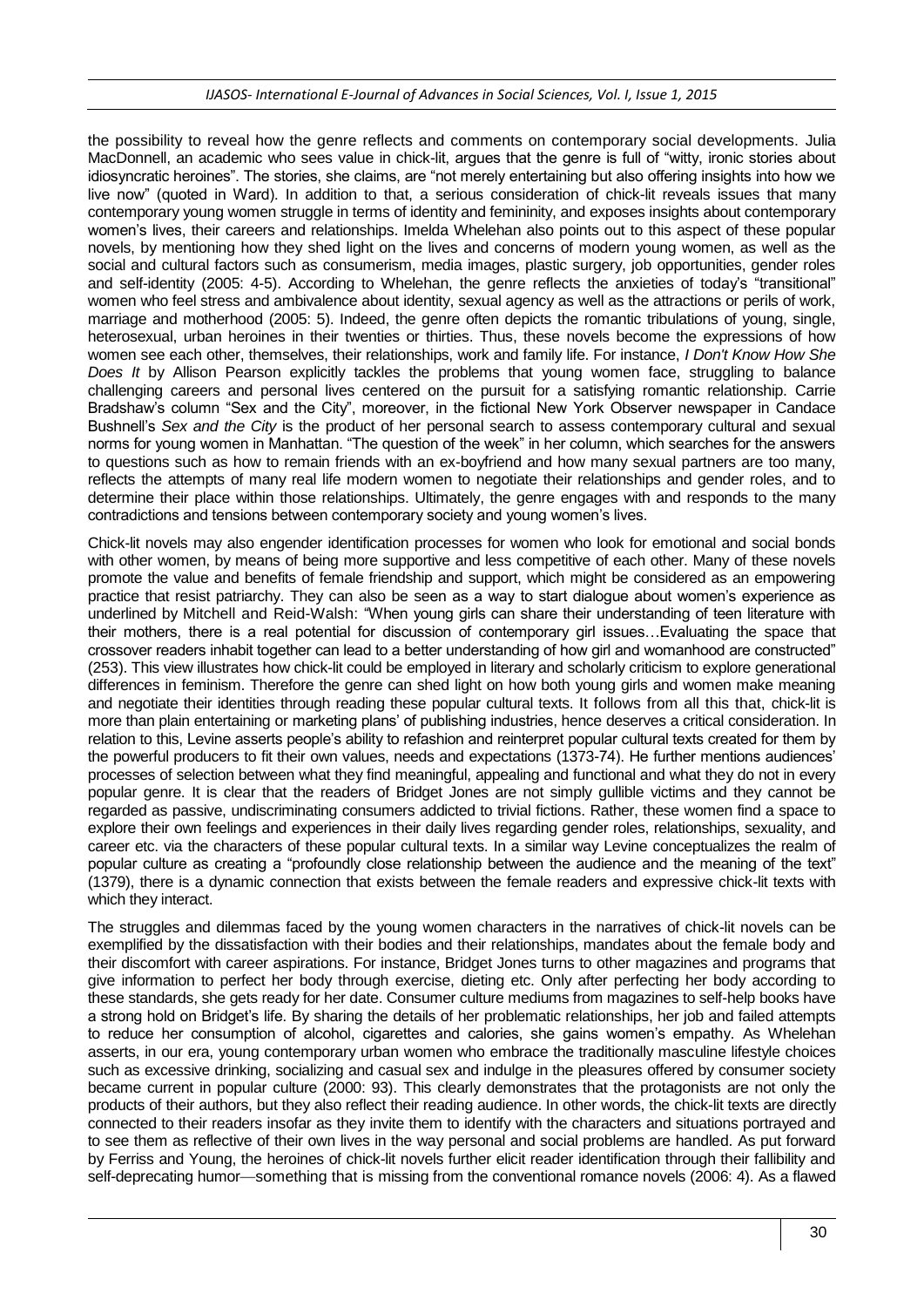character, they state Bridget induces most readers' empathy and recognition of their own feelings (2006: 4). Thus, it seems reasonable to argue that the women who read these books are, in many ways, like the women depicted in them; young, relatively successful but somewhat insecure, prone to romantic weaknesses, looking for fiction that serves as both entertainment and guidance.

#### **3.3 Chick-lit as a "functional" text**

According to media scholar John Fiske, viewers of media culture or readers of popular literature practice a selective style of apprehension, filtering out undesirable dominant ideology and adapting the original or obvious message for something that is more appropriate to their particular reality. He terms this way of reading, which focuses on what is relevant to the reader's circumstances, a resistance to the flood of mass culture (1987: 137-8). Within that framework, it can be claimed that chick-lit can be functional and relevant by reflecting women's lives as well as being entertaining at the same time. As Fiske asserts, in popular culture, social relevance and function are "far more powerful that textual structure" and "popular is functional" (1987: 105). Indeed, women use these popular cultural texts in making sense of their own social experience and thus coping with their urban lifestyles in which they are caught up in between the contemporary modern lives and the traditions that still expect them to maintain a conventional femininity. The female readers accept the chick-lit texts according to their needs, thus, these texts, I argue, are functional and socially useful in meeting the negotiations and challenges that women's daily lives involve. The female readers construct relevance between the lines of the chick-lit novels and their own conditions of living. In this respect, the enjoyment of books, which may not be considered respectable in a literary sense, is still something worthy because chick-lit books can be characterized as functional. Arguably, what makes these books pleasing for readers is the way they negotiate the elements of contemporary women's lives and relationships in regard to men and to the offerings of consumerism in humorous and non-didactic ways. Surely, this research needs a further assessment of what readers think about the significance of chick-lit in their lives and the culture they are embedded in, but upon evaluating the scholars' views, as well as the print and online book reviews, news articles, blogs and personal sites about chick-lit, this implication becomes evident.

#### **3.4 Potential spaces for resistance**

In terms of feminism, some critics are also disturbed by the genre's commercialized representations of femininity. The term "chick" itself implies immediate negative reactions. The term and reactions to it point to some of the larger issues involved in responses to chick-lit. According to Ferriss and Young, the contemporary usage of this term signals infantilizing of women, girlifying representations of grown women and a failure of their efforts to create a society based on gender equality (2007: 3). In that sense, debates on chick-lit partly amount to the struggle over the politics of representation of women, gender and sexuality. The reason for such criticism is probably due to the genre's depiction of women's empowerment as purchasing power, and their identity as being intimately linked to liberated sexuality and consumer capitalism, while lessening the need for social change to improve women's lives. One might raise a critique towards this argument that, chick-lit, in fact, deals with issues essential to feminism such as the pressures on women about the body mandates and balancing work with intimate relationships. The protagonist of Allison Pearson's *I Don't Know How She Does It* asks for instance, "Back in the seventies, when they were fighting for women's rights, what did they think equal opportunities meant: that women would be entitled to spend as little time with their kids as men do?" Another example could be about self-surveillance; while Bridget Jones confesses that she has "been traumatized by supermodels", the beauty routines and obsessive counting of calories are heavily parodied in later chick-lit. Again, oversize characters of Jennifer Weiner's novels express their sorrow about the injustice of being compared to impose beauty standards. Sophie Kinsella's *Confessions Of A Shopaholic* and the rest of the *Shopaholic* series, with their heroine driven into credit card debt by her shopping sprees, lead us to ask if female consumers are self-actualized agents or society's victims (Ferriss and Young, 2006b). Similarly, the excessive references to the protagonist Maya's indulgence in elite commodity consumption in Sonia Singh's *Goddess for Hire*, one of the most popular South Asian-American chick-lit novels published in the U.S, might also be read as a parody and subversion of a number of chick-lit conventions regarding materialism and consumer culture. Thus, somewhat paradoxically, the genre provides women readers with a humorous relief from the demands of being smart, trendy and sexy altogether, while also satirizing the chick-lit conventions. These examples clearly demonstrate that, chick-lit writers also create protagonists who express concerns that suggest potential spaces for resistance and processes of misidentification for readers. There are some features of these texts, then, which can go beyond the efforts of their publishers to unify them for the sake of capitalism. Put another way, in a variety of ways chick-lit seeks to challenge cultural expectations about women as consumers, readers and writers, as well as about the popular fiction itself. Rather than being as an absolute disloyalty to feminism, therefore, such examples suggest that chick-lit fiction, at least part of it, is also capable of opening up spaces for negotiating the contradictions of contemporary feminine subjectivities as well as the mainstream ideologies of the society. In relation to this, Young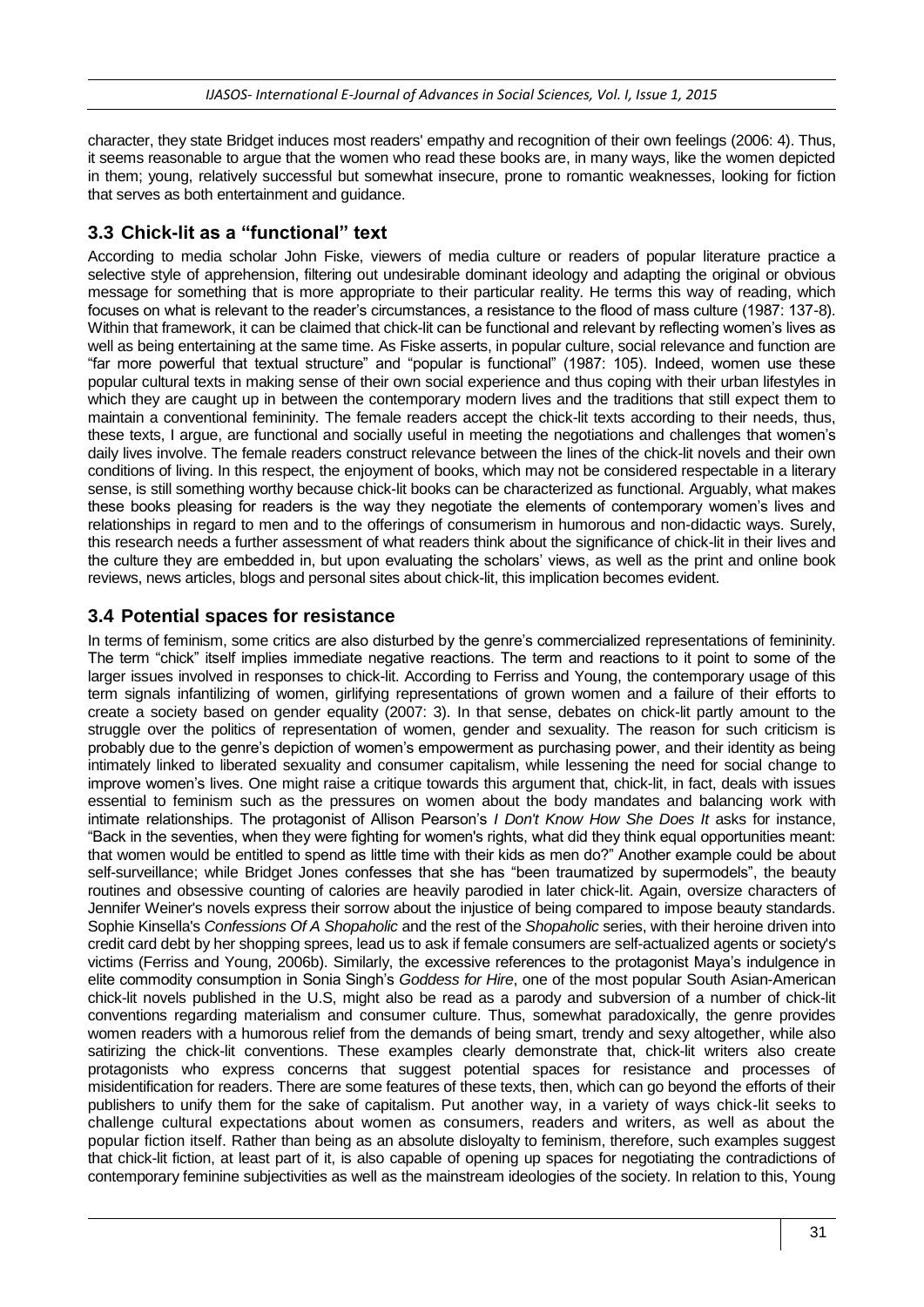and Ferriss also mention the proliferation of the chick-lit novels in diverse cultures: "Instead of continuing to get that very same Bridget Jones clone again and again, we're getting some different versions" (2006a: 6-7). Indeed, since its flourishing from the late 1990s, other variations in the genre such as mum-lit, work-lit, slut-lit have also published as well as ethnic sub-genres. As Butler and Desai articulate, "Chica-Lit and Sistah-Lit also tell stories about young women's individual empowerment, but the characters' engagements with femininity and gender are often articulated through questions of race, nation, ethnicity, and socioeconomic class" (4). Before dismissing the entire genre into one category as formulaic, therefore, one has to also acknowledge how these sub-categories differ from the mainstream chick-lit in terms of nation, culture, ethnic identity, religion and plot, and how they can shed light on the cultural mechanisms of the specific society that produces them.

## **3.5 Chick-lit as a feminine "tactical response"**

French scholar Michel De Certeau suggests that certain activities that are part of the "practices of everyday life" could be seen as tactical maneuvers or even forms of public rhetoric rather than passive behavior that signals acceptance of the status quo (18). By using these everyday practices, people in subordinate formations negotiate, challenge and oppose these structures. In a similar manner conceptualized by De Certeau, it is likely that women who read chick-lit enjoy the imaginative possibilities the genre offers and indulge in the empathetic experience that aids them in returning to and negotiating the challenges that they face in contemporary life. These texts become vehicles that their readers fit into a meaningful and significant context, depending on their own experiences, needs and expectations. In other words, women become "poachers" of textual meanings, as De Certeau would describe, by extracting the things that seem useful or pleasurable to them from those texts and appropriating them to their own ends in order to make sense of their own social experience (175). The pleasures, entertainment and meanings generated by the practice of chick-lit reading, then, can be recognized as offering a space for cultural maneuver. Read this way, the very practice of women's reading chick-lit can be considered, in Fiske's words, as a minor feminine "tactical response that enable them to deal with it on a day-to-day level" (1989: 321), as well as an act of negotiation of their everyday life structures. This is not to propose that this actively engaged reading process is necessarily subversive or progressive, but at the very least, as Fiske argues, such tricks can serve as tactics that maintain the morale of the subordinate **(**1989: 321). Put another way, these popular cultural texts might offer a sort of enhanced morale and motivation to their women readers in their negotiations of daily life.

## **3.6 The interplay between "consent and resistance"**

The active process of reading and generating meanings that exists surrounding chick-lit novels can further be discussed within the framework of the critical position Hall provides. Hall underscores that, "there is no whole, authentic, autonomous 'popular culture' which lies outside the field of force of the relations of cultural power and domination" (460). Indeed, as discussed elsewhere in this paper, the power of cultural implantation by the mass production and the publishing industries behind the chick-lit genre should be acknowledged. These cultural industries and publishers "impose and implant" those dominant or preferred culture (Hall 460). However, this form of commercially provided popular culture, according to Hall, is not purely manipulative and does not function as if the viewers or readers are "blank screens" (460). In chick-lit fiction, to follow Hall's account, there are also "elements of recognition and identification, something approaching a re-creation of recognizable experiences and attitudes to which people are responding" (461). Denouncing chick-lit novels as vehicles of cultural industries and affirming the notion of people as purely passive recipients, therefore, do not provide us with an adequate account of the cultural relationships formed around the genre. It follows from all this that, the genre of chick-lit might be construed as a deeply contradictory site; a site of dynamic interplay between "consent and resistance" since it functions in the domain of "popular" (Hall 466).

## **4 CONCLUSION**

In the light of the preceding discussion, viewing chick-lit as a threat to "serious" literature and to the minds of its female readers, as well as recommending women to engage in decent reading and writing activities run the risk of ignoring some of the very important ways in which these popular cultural texts provide insight into the cultural mechanisms, contemporary social developments and feminine subjectivities. Such dismissals also underestimate the ways in which popular culture acts as a site of production of and contestation over meanings. As discussed elsewhere in this paper, the practice of reading chick-lit may reveal opposition as well as conformity to the structures of power. In that sense, to view chick-lit either from an entirely negative or positive perspective would be to oversimplify both the genre and the issues related to literature. The culture industry fostering chick-lit books for profit as well as heavy marketing techniques, formulaic qualities and cultural implantation by the publishing industries are all part of the chick-lit reality, but when looked beyond these, the genre of chick-lit provides a powerful lens to view contemporary socio-cultural realities of women and the issues they face in the everyday lives they are embedded in.